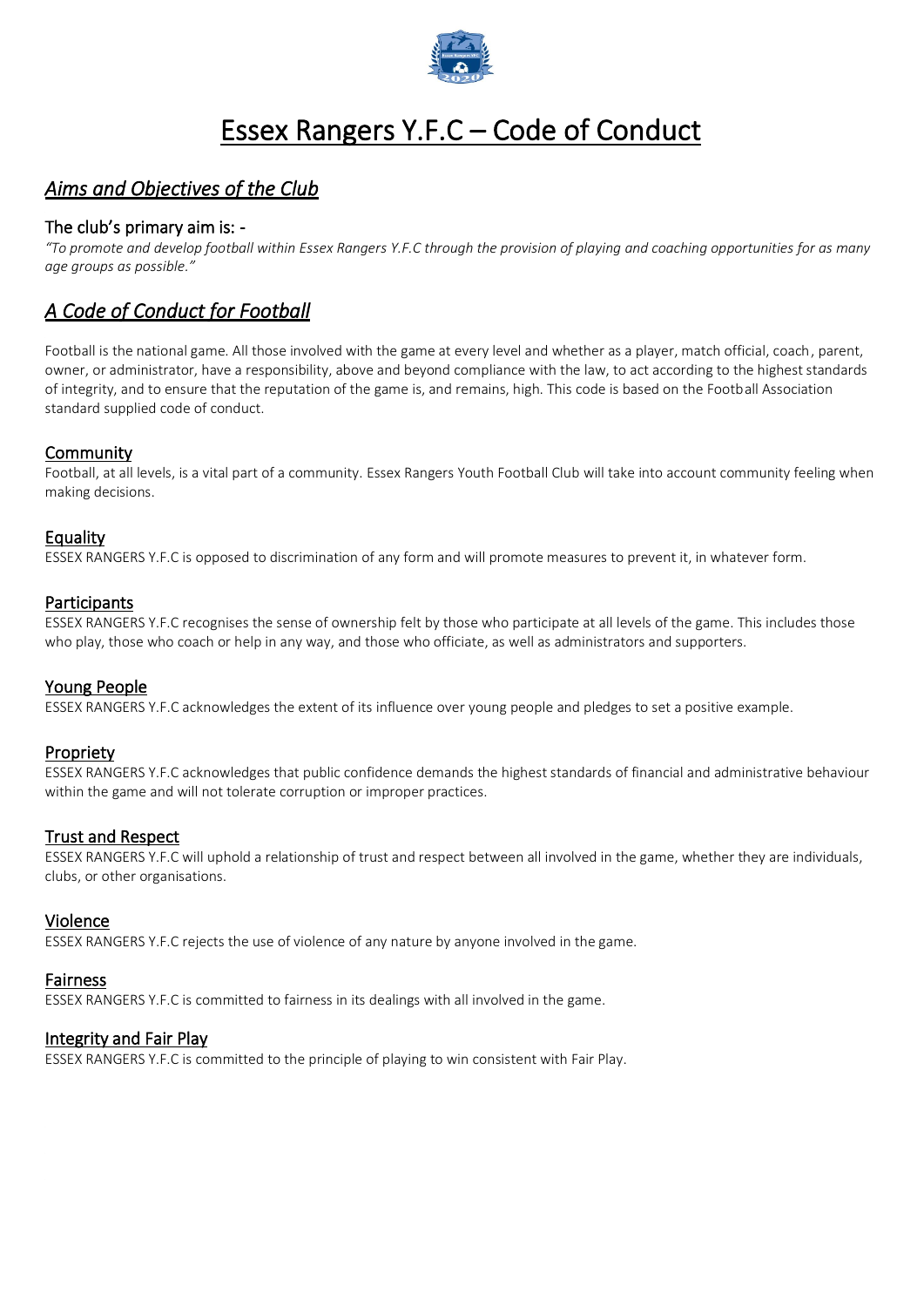

# *Code of Conduct for Coaches/Managers*

Coaches/Managers are key to the establishment of ethics in football. Their concept of ethics and their attitude directly affects the behaviour of players under their supervision. Coaches/Managers are, therefore, expected to pay particular care to the moral aspect of their conduct.

Coaches/Managers must be aware that almost all their everyday decisions and choices of actions, as well as strategic targets, have ethical implications.

It is natural that winning constitutes a basic concern for Coaches/Managers. This code is not intended to conflict with that. However, the code calls for Coaches/Managers to disassociate themselves from a "win- at-all-costs" attitude.

Increased responsibility is requested from Coaches/Managers involved in coaching young people. The health, safety, welfare, and moral education of young people are a priority, before the achievement or the reputation of the club, school, coach, or parent.

Set out below is The Clubs guidelines/rules for Coaches/Managers, which includes the F.A. Coaches Association Code of Conduct (which reflects the standards expressed by the National Coaching Foundation and the National Association of Sports Coaches), which forms the benchmark for all involved in coaching:

- Coaches/Managers must respect the rights, dignity and worth of each person and treat each equally within the context of the sport.
- $\triangleright$  Coaches/Managers must place the wellbeing and safety of each player above all other considerations, including the development of performance.
- $\blacktriangleright$ Coaches/Managers must adhere to all guidelines laid down by governing bodies.
- $\Delta$ Coaches/Managers must develop an appropriate working relationship with each player based on mutual trust and respect.
- $\blacktriangleright$ Coaches/Managers must not exert undue influence to obtain personal benefit or reward.
- $\blacktriangleright$ Coaches/Managers should not profit in any financial way, from any proceeds or donations given to the team.
- $\blacktriangleright$ Coaches/Managers must encourage and guide players to accept responsibility for their own behaviour and performance.
- $\blacktriangleright$ Coaches/Managers must ensure that the activities they direct or advocate are appropriate for the age, maturity, experience, and ability of players.
- $\blacktriangleright$ Coaches/Managers should, at the outset, clarify with the players (and, where appropriate, parent) exactly what is expected of them and what they are entitled to expect from their coach.
- $\triangleright$ Coaches/Managers must co-operate fully with other specialists (e.g., other Coaches/Managers, officials) in the best interests of the player.
- $\blacktriangleright$ Coaches/Managers must always promote the positive aspects of the sport (e.g., fair play) and never condone violations of the Laws of the Game, behaviour contrary to the spirit of the Laws of the Game or relevant rules and regulations or the use of prohibited substances or techniques.
- $\blacktriangleright$ Coaches/Managers must consistently display high standards of behaviour and appearance.
- $\blacktriangleright$ Coaches/Managers must not use or tolerate inappropriate language.
- $\blacktriangleright$ Managers/coaches must ensure that the child's school commitments have priority.
- The child's personal welfare is paramount.  $\mathbf{v}$
- $\blacktriangleright$ The manager has the right to ask a player and/or parents to leave the club/not attend training/matches, if in the opinion of the manager, the child/parent persistently behaves in a manner that is disruptive, offensive, or inconsiderate to others, or causes any vandalism to equipment or facilitieswhatsoever.
- Managers/coaches must provide notification of training sessions, matches and other events in good time, when information is available.
- Notification of matches, training and events will be given at training sessions.
- Managers/coaches will ensure first aid equipment is available, and that managers have training in basic first aid, at all training sessions and matches.
- $\triangleright$  ESSEX RANGERS Y.F.C will ensure that the local Social Services and Police have vetted team management, in accordance with FA guidelines.
- Managers/coaches will provide suitable and safe equipment.
- $\blacktriangleright$ Managers/coaches will monitor and record attendance and payment of fees.
- $\blacktriangleright$ Managers/coaches will manage and maintain an official financial account, and bank any monies received on a regular basis.
- Managers/coaches will show these accounts to club officials on demand. Parents are welcome to view these accounts also.  $\blacktriangleright$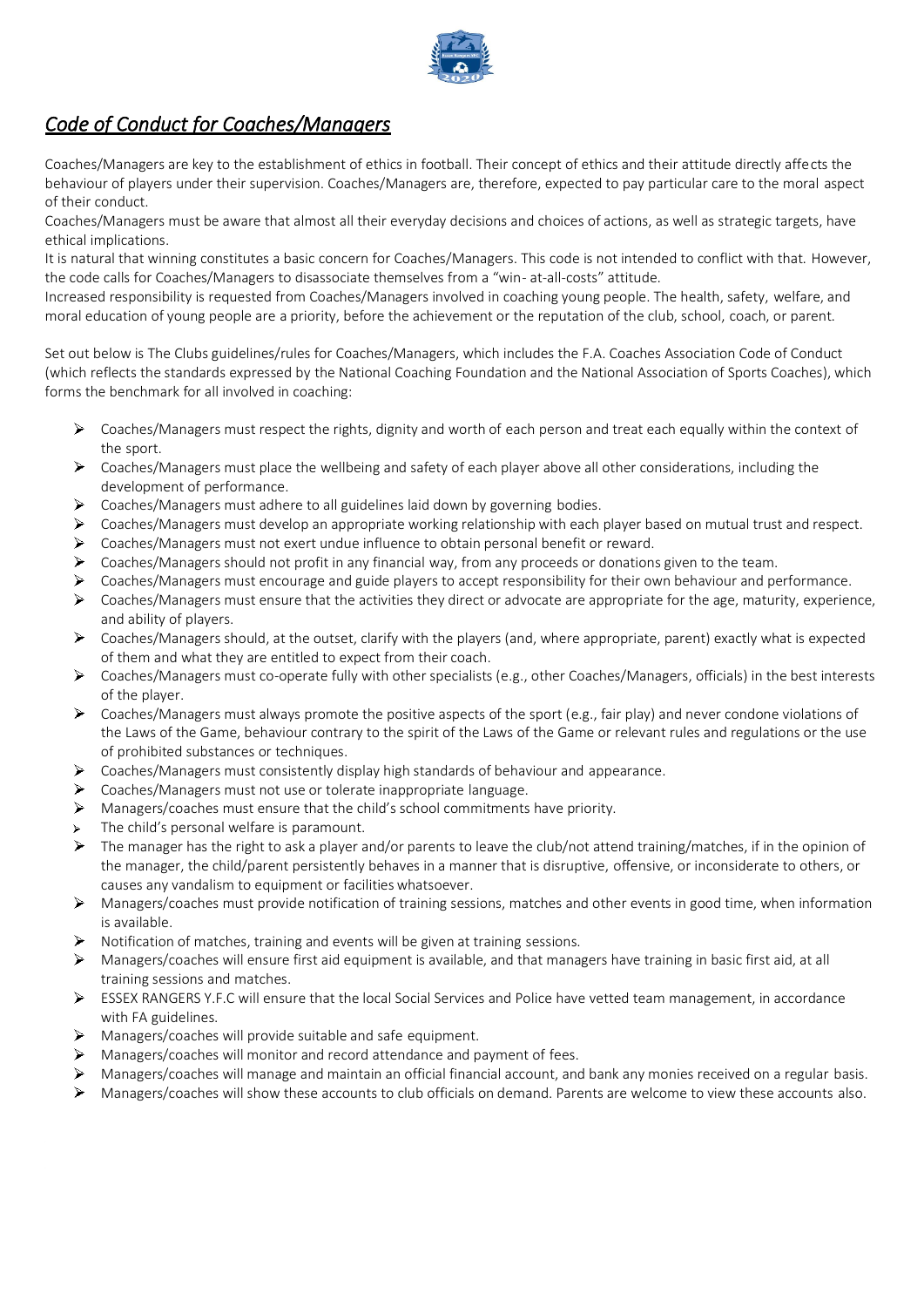

# *Code of Conduct for Players*

Players are the most important people in the sport. Playing for the team, and for the team to win, is the most fundamental part of the game. But not winning at any cost – Fair Play and respect for all others in the game is fundamentally important.

It is the Parents responsibility that all Youth and Mini-Soccer players follow these club rules.

### Obligations towards the game

*A player should*

- Make every effort to develop their own sporting abilities, in terms of skill, technique, tactics and stamina.
- Give maximum effort and strive for the best possible performance during a game, even if his team is in a position where the desired result has already been achieved.
- $\triangleright$  Set a positive example for others, particularly young players, and supporters.
- $\triangleright$  Avoid all forms of gamesmanship and time-wasting.
- $\triangleright$  Always have regard for the best interests of the game, including where publicly expressing an opinion on the game and any aspect of it, including others involved in the game.
- $\triangleright$  Not use inappropriate language.
- $\triangleright$  Not spit or use abusive behaviour.
- $\triangleright$  Not name call or belittle other players.
- $\triangleright$  Not get involved in any fighting or bullying whatsoever.

### Obligations towards one's own team.

*A player should*

- Make every effort consistent with Fair Play and the Laws of the Game to help his own team win.
- $\blacktriangleright$ Resist any influence which might, or might be seen to, bring into question his commitment to the team winning.

### Respect for the Laws of the Game and competition rules

*A player should* 

- $\triangleright$  Know and abide by the Laws, rules and spirit of the game, and the competition rules.
- $\blacktriangleright$ Accept success and failure, victory, and defeat, equally.
- $\triangleright$  Resist any temptation to take banned substances or use banned techniques.

### Respect towards Opponents

*A player should* 

- $\triangleright$  Always treat opponents with due respect, irrespective of the result of the game.
- Safeguard the physical fitness of opponents, avoid violence and rough play, and help injured opponents.
- $\triangleright$  When attending away fixtures, and acting as club ambassadors, pay full respect to the other teams players, officials, spectators, parents, and facilities.

### Respect towards the Match Officials

*A player should* 

- $\triangleright$  Accept the decision of the Match Official without protest.
- $\triangleright$  Avoid words or actions which may mislead a Match Official.
- $\triangleright$  Show due respect towards Match Officials.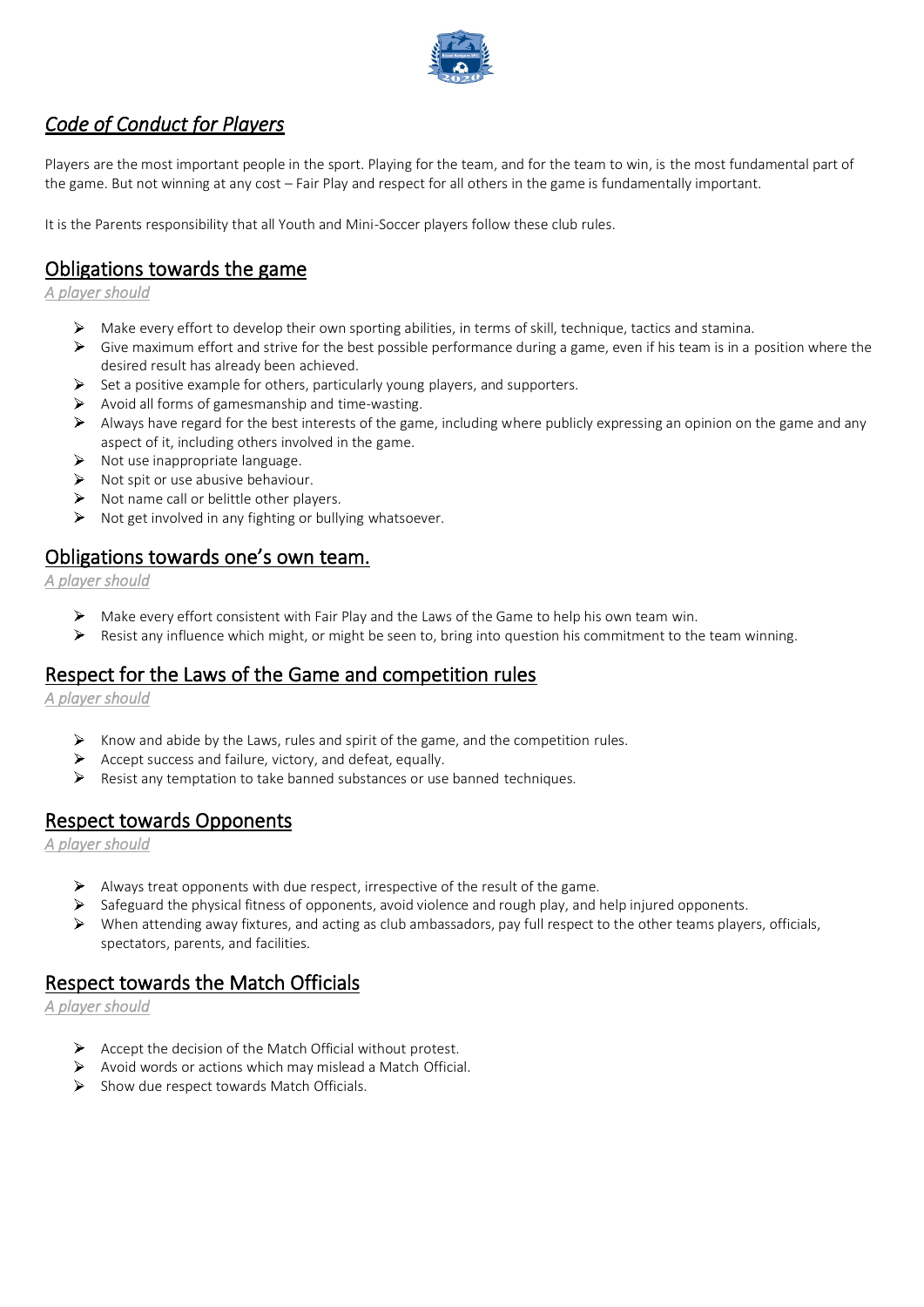

### Respect towards Team Officials

*A player should* 

- Abide by the instructions of their Coach, Manager and Club Officials, provided they do not contradict the spirit of this Code.
- $\triangleright$  Show due respect towards the Team Officials of the opposition.

### Obligations towards the Supporters

*A player should:* 

 $\triangleright$  Show due respect to the interests of supporters.

# Code of Conduct for Team Officials

This Code applies to all team / Club Officials (although some items may not apply to all Officials).

# Obligations towards the Game

*The team official should* 

- $\triangleright$  Set a positive example for others, particularly young players, and supporters.
- Promote and develop his/her own team having regard to the interest of the Players, Supporters, and reputation of the national game.
- $\triangleright$  Share knowledge and experience when invited to do so, taking into account the interest of the body that has requested this rather than personal interests.
- $\triangleright$  Avoid all forms of gamesmanship.
- $\triangleright$  Show due respect to Match Officials and others involved in the game.
- $\triangleright$  Always have regard for the best interests of the game, including where publicly expressing an opinion of the game and any aspect of it, including others involved in the game.
- $\triangleright$  Not use or tolerate inappropriate language.

### Obligations towards the Team

*The team official should* 

- $\triangleright$  Make every effort to develop the sporting, technical and tactical levels of the club/team, and to obtain the best results for the team, using all permitted means.
- $\triangleright$  Give priority to the interests of the team over individual interests.
- Resist all illegal or unsporting influences, including banned substances and techniques.
- $\triangleright$  Promote ethical principles.
- $\triangleright$  Show due respect for the interests of the players, Coaches/Managers and officials, their own club/team, and others.

### Obligations towards the Supporters

*The team official should* 

 $\triangleright$  Show due respect for the interests of supporters.

### Respect towards the Match Officials

*A team official should* 

- $\triangleright$  Accept the decisions of the Match Official without protest.
- $\triangleright$  Avoid words or actions which may mislead a Match Official.
- $\triangleright$  Show due respect towards Match Officials.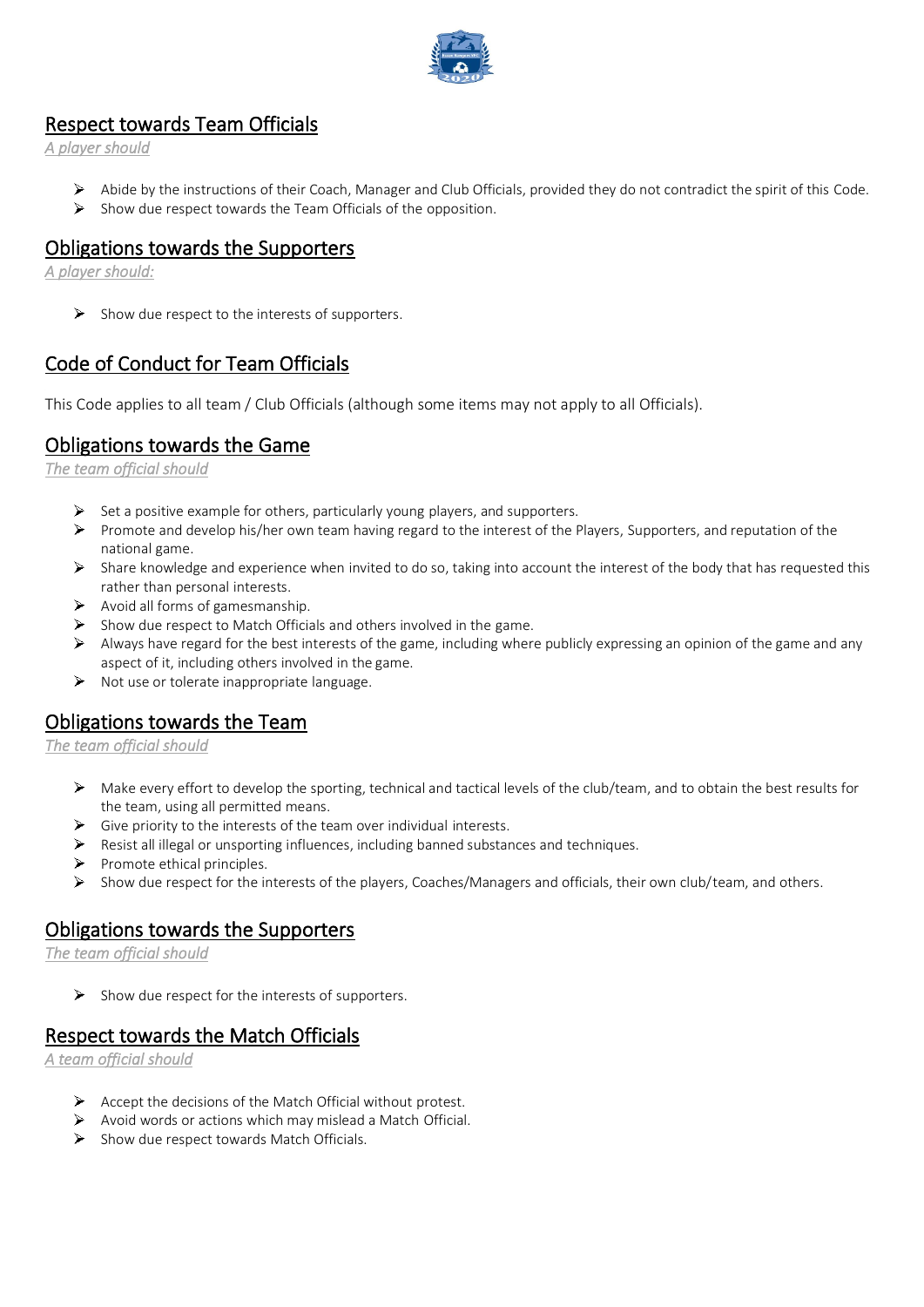

# Code of Conduct for Parents / Spectators

Parents / Spectators have a great influence on children's enjoyment and success in football. All children play football because they first and foremost love the game – it's fun. It is important to remember that however good a child becomes at football within your club it is important to reinforce the message to parents / spectators that positive encouragement will contribute to:

- Children enjoying football.  $\triangleright$
- $\triangleright$  A sense of personal achievement.
- $\blacktriangleright$ Self-esteem.
- $\blacktriangleright$ Improving the child's skills and techniques.

A parent's / spectator's expectations and attitudes have a significant bearing on a child's attitude towards:

- $\triangleright$ Other players.
- $\blacktriangleright$ Officials.
- ↘ Managers.
- ↘ Spectators.

Ensure that parents / spectators within your club are always positive and encouraging towards all the children not just their own.

### Encourage parents / spectators to:

- $\triangleright$  Applaud the opposition as well as your own team.
- $\triangleright$  Avoid coaching the child during the game leave this to the Essex Rangers Coaching team.
- $\triangleright$  Not to shout and scream.
- $\triangleright$  Respect the referee's decision.
- $\triangleright$  Give attention to each of the children involved in football not just the most talented.
- $\triangleright$  Give encouragement to everyone to participate in football.

Parents / spectators must agree and adhere to the club's Code of Conduct and Child Protection Policy, by signing and completing the Player Registration Form.

#### Parents/spectators should follow these club rules:

- $\triangleright$  Arrive for training sessions and matches in good time.
- $\triangleright$  Inform the manager if a child has any illnesses, or takes any medication, or is undergoing medical treatment.
- $\blacktriangleright$ Ensure their child has correct kit, shin guards, football boots, football socks, waterproof coat, and waterproof trousers.
- $\blacktriangleright$ Prompt payment of fees and other costs.
- $\blacktriangle$ If weather is bad, it's the parent's responsibility to check if a training session or match is postponed or cancelled.
- If any problem arises, parents should at first contact the team manager or assistant and follow the Clubs Complaints Procedure as set out in this Code of Conduct.
- During matches, parents/spectators should under no circumstances be abusive or disruptive to the referee or disagree with any decisions made by the referee/officials.
- $\blacktriangleright$ Parents/spectators should **NOT** show any frustration related to poor performance during or after the training session/game. Children respond to positive behaviour, not negative.
- $\triangleright$  Promptly notify to the manager, regarding inability to attend a match, for which your child has been selected.
- Any damage caused to club equipment or facilities by any child due to lack of respect, will be the responsibility of the parents to replace or contribute towards the cost of replacement.
- $\blacktriangleright$ Prompt return of any forms.
- $\blacktriangleright$ Parents should, when an opportunity arises, try to raise funds for the team, on behalf of the Coaches/Manager.
- $\triangleright$  If possible, parents should try to help assembling or clearing away of equipment before and after matches.
- $\triangleright$  Sign and complete the Player Registration Form.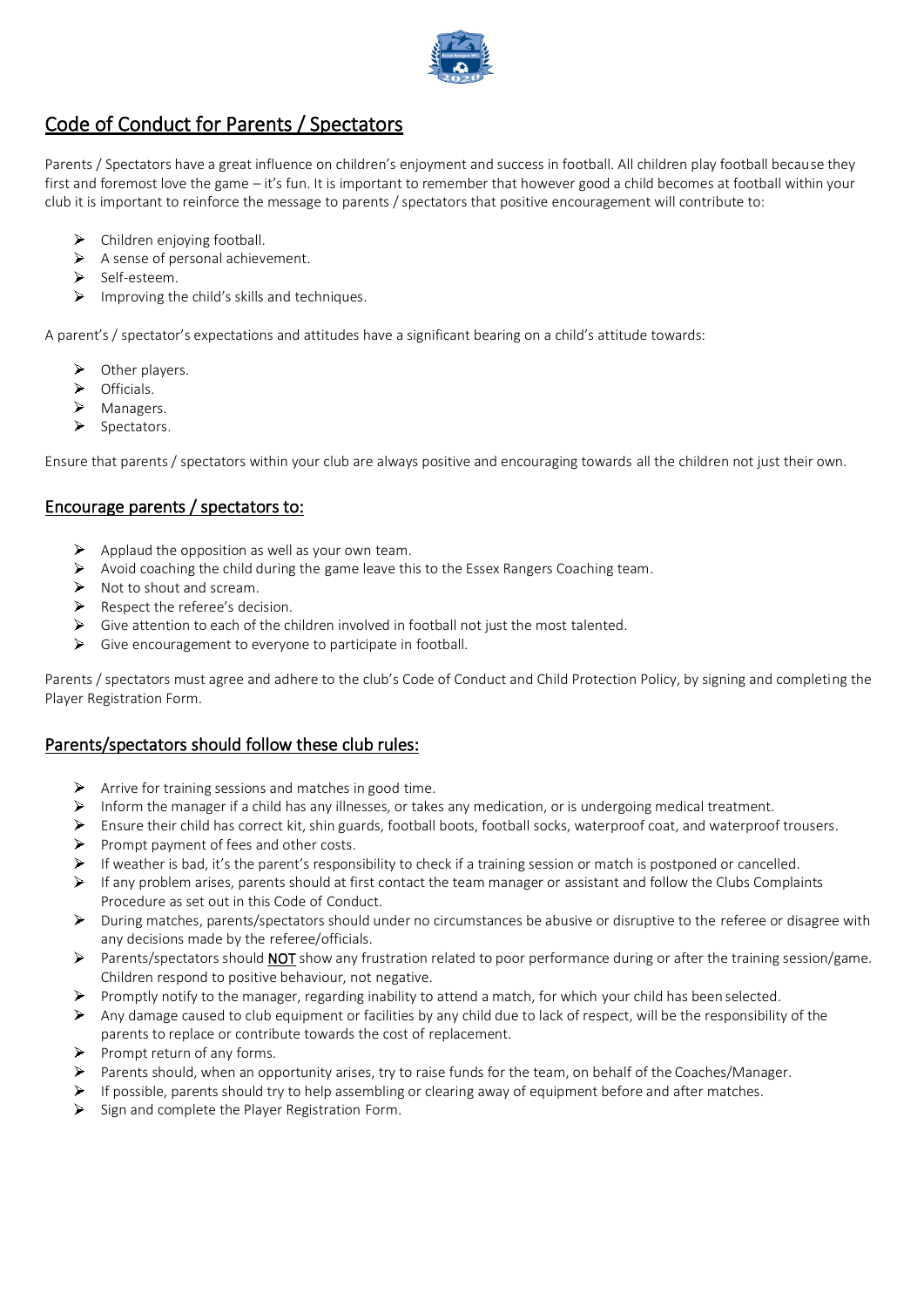

### Anti-Discrimination and Equal Opportunities Policy

As the governing body of the game, The Football Association is responsible for setting standards and values to apply throughout the game at every level. Essex Rangers Y.F.C Football Club fully support this policy and therefore all members of the club should always, follow this policy.

Football belongs to, and should be enjoyed by, everyone equally. Our commitment is to eliminate discrimination whether by reason of gender, sexual orientation, race, nationality, ethnic origin, colour, or religion and to encourage equal opportunities.

# Anti-Discrimination Policy

Essex Rangers Y.F.C Football Club is responsible for setting standards and values to apply throughout the club at every level. Football belongs to and should be enjoyed by everyone, equally. Our commitment is to confront and eliminate discrimination whether by reason of sex, sexual orientation, race, nationality, ethnic origin, colour, religion or disability.

Equality of opportunity at Essex Rangers Y.F.C Football Club means that in all our activities we will not discriminate or in any way treat anyone less favorably, on grounds of sex, sexual orientation, race, nationality, ethnic origin, colour, religion or disability.

This includes:

- $\triangleright$  The advertisement for volunteers.
- $\triangleright$  The selection of candidates for volunteers.
- $\triangleright$  Courses.
- $\blacktriangleright$ External coaching and education activities and awards.
- $\blacktriangleright$ Football development activities.
- $\blacktriangleright$ Selection for teams.
- $\triangleright$  Appointments to honorary positions.

Essex Rangers Y.F.C Football Club will not tolerate sexual or racially based harassment or other discriminatory behaviour, whether physical or verbal, and will work to ensure that such behaviour is met with appropriate action in whatever context it occurs.

Essex Rangers Y.F.C Football Club is committed to the development of the programme of ongoing training and awareness raising events and activities, to promote the eradication of discrimination within its own organisation, and within football.

### Disciplinary Procedure

In the event of persistent poor behaviour, or in the event of a serious misdemeanor, the following disciplinary procedure shall be adopted by the Club.

- $\triangleright$  The individual shall be given a verbal warning.
	- o The reason(s) for the verbal warning shall be made clear.
	- o In the event of the verbal warning being issued to a Youth Section player (under 16 years of age), the player's parent(s)/guardian(s) shall be advised of its issue and reason(s).
	- o The team manager shall log the date of issue of the verbal warning and the reason(s).
	- o The relevant Section Secretary shall be informed of the issue of the verbal warning and reason(s).
- $\blacktriangleright$ In the event of further incidents involving the same individual, the individual shall be given a written warning.
	- o The reason(s) for the written warning shall be made clear.
	- o In the event of the written warning being issued to a Youth Section player (under 16 years of age), the player's parent(s)/guardian(s) shall be advised of its issue and reason(s).
	- o The team manager shall log the date of issue of the written warning and the reason(s).
	- o The relevant Section Secretary shall be informed of the issue of the written warning.
- In the event of further incidents involving the same individual, the individual shall be suspended/expelled from the Club. ⋗ o The reason(s) for the suspension/expulsion shall be made clear.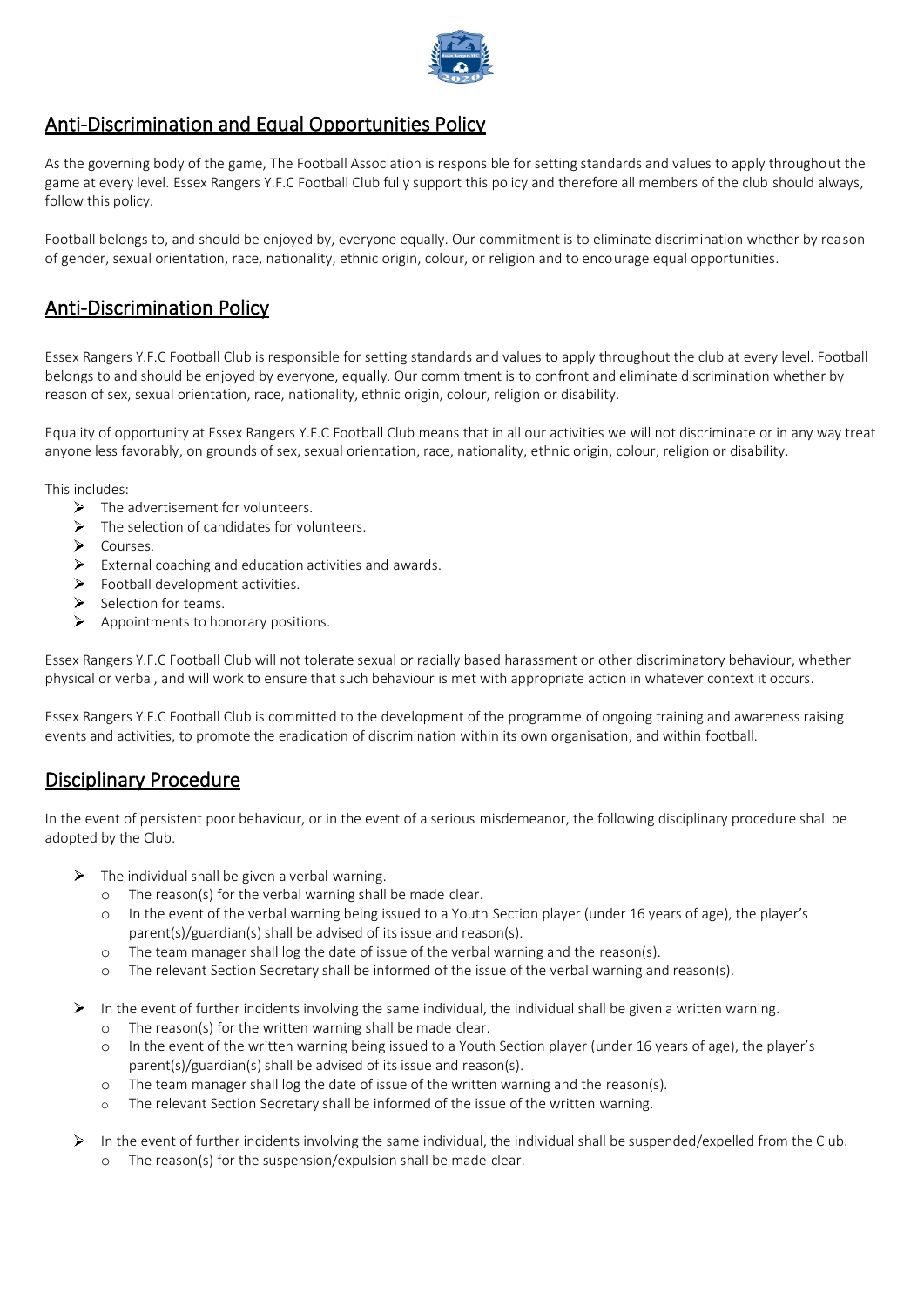

- o In the event of a Youth Section player (under 16 years of age) being suspended/expelled, the player's parent(s)/guardian(s) shall be informed and advised of the reason(s).
- o The team manager shall log the date from which the suspension shall run from and to/the date of expulsion and the reason(s).
- o The relevant Section Secretary shall be informed of the suspension/expulsion and advised of the reason(s).

## Club Complaints Procedure

If any member feels that he or she has suffered discrimination in any way, or that the Club Policies, Rules or Code of Conduct have been broken, should follow the procedures below.

- $\triangleright$  All complaints must initially be reported to the individuals Team Manager.
	- o Complaints will not be addressed unless first reported to the Team Manager. Parents/Players should discuss personal issues with the manager directly. Only issues raised by the parent/player, direct with the manager will be dealt with.
	- o If a parent/player does not agree with any of the manager's decisions, and only after evaluation and fair appraisal of the issue, parents can contact the club Secretary.
	- o Again, issues will not, and cannot be dealt with, unless the manager or assistant has been informed beforehand. Escalation of any issue is seen as 'a last resort' and is not the first port of call.
- $\blacktriangleright$ Escalated issues should then be reported to the Club Senior Committee (Secretary, Chairman & Finance Officer).
	- $\triangleright$  Your report should include:
		- o Details of what, when, and where the occurrence took place.
		- o Any witness statement and names.
		- o Names of any others who have been treated in a similar way.
		- o Details of any former complaints made about the incident, date, when and to who made.
		- o A preference for a solution to the incident.
- The Club's Management Committee will sit for any hearings that are requested.
	- The Club's Management Committee will have the power to:
		- o Warn as to future conduct.

 $\blacktriangleright$ 

- o Suspend from membership.
- o Remove from membership any person found to have broken the Club's Policies or Codes of Conduct.
- ▶ The decision of the Committee is final, unless otherwise directed by the Essex County Football Association.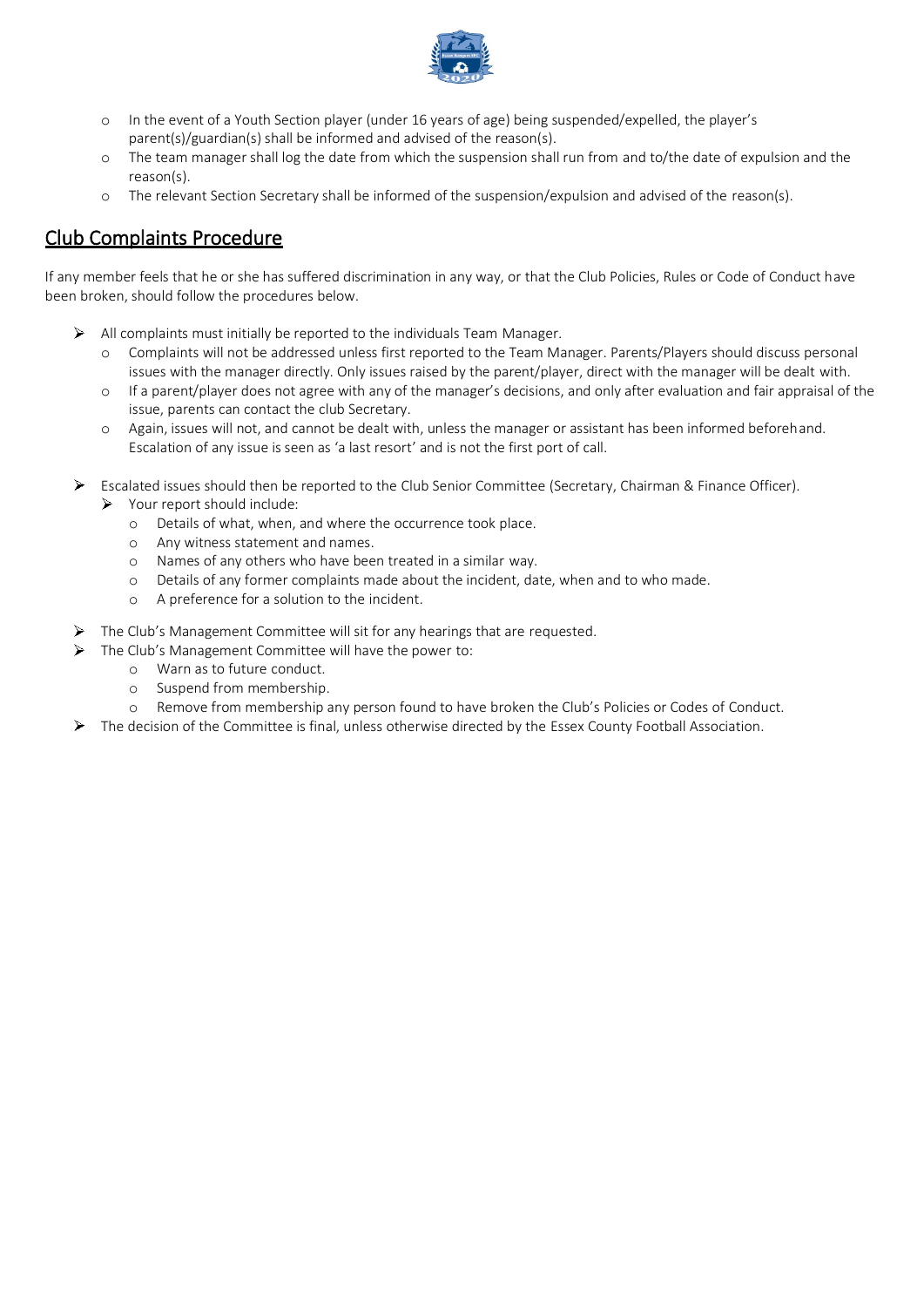

# 2021/2022 Registration & Membership Process

For the 21/22 season the process will be:

- Fill out electronic registration form
- Accept email invitation to join your child's team group on Spond.
- Download the app
- Pay the payment request for the yearly registration fee within the allotted timeframe.
- Notify the club via Spond kit sizes for your child.

*If you have any problems regarding the registration fee then please contact our Club Finance Officer, contact details are below.*

#### *Registration fees for the 21/22 season will be as follows and are due by the 31st August 2021:*

| Age Group          | <b>Game Format</b> | Yearly Fee |
|--------------------|--------------------|------------|
| Under 7, Under 8   | 5v <sub>5</sub>    | £160       |
| Under 9, Under 10  | 7v7                | £175       |
| Under 11, Under 12 | 9v9                | £195       |
| Under 13+          | 11v11              | £220       |

As part of your membership to Essex Rangers YFC for the 21/22 season you will receive or be in receipt of the following:

- Full playing kit (Shirt, Shorts & Socks)
- Training garment
- Registration to the Echo Junior Football League
- Kit photoshoot day
- Access to games and training filmed with our state-of-the-art Veo camera (Where Applicable)
- End of season celebration including player trophy
- Referee costs included (where applicable)
- Pitch fees
- Insurances & affiliations

### Training Procedures & Prices

Essex Rangers YFC have partnered with Soccerkids Coaching School and have team training sessions every Saturday morning.

The cost of practice has stayed the same for 4 seasons at a discounted rate of £25 per calendar month, which covers a minimum of 4 weeks each month apart from 3 weeks in December and April to allow for the Christmas and Easter breaks. Sessions will be added back to the yearly programme if any are lost due to poor weather.

Practice payments can be transferred directly into the bank or at the payment desk on a Saturday morning between 9:45-10:15 (1st session) and 11:30-12:00 noon (2<sup>nd</sup> session).

For late payments the price will be increased as follows:

Between the  $1^{st}$ -7<sup>th</sup> = £25.00

Between the  $8^{th}$ -  $14^{th}$  = £27.50

Between the  $15<sup>th</sup> - 21<sup>st</sup> = £30.00$ 

Between the  $21^{st}$  - later = £32.50

Everyone will receive a reminder for payment of training fees and anyone paying at the desk will need to complete a training payment form to accompany the payment.